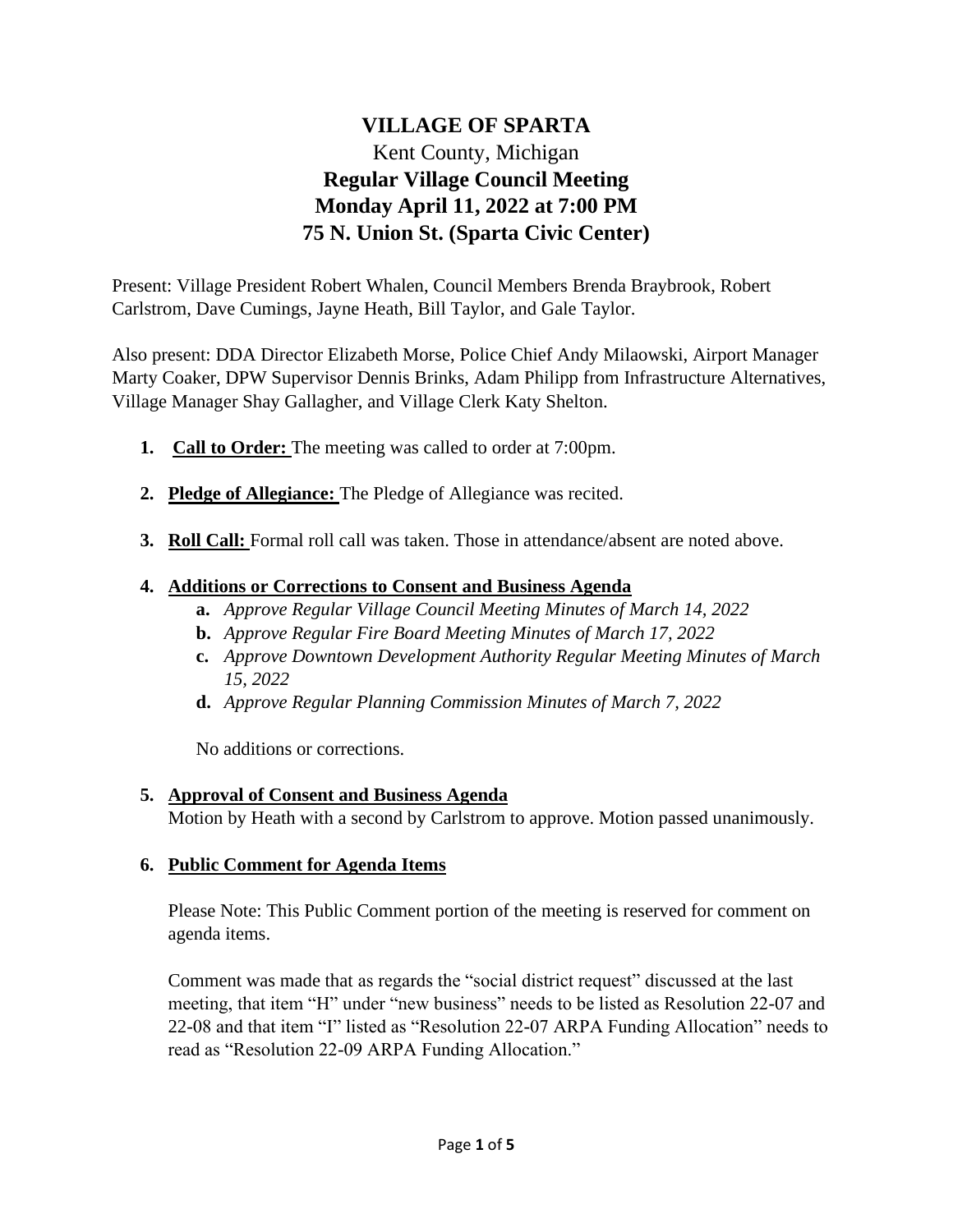Jim Lynema of 291 Doris Street had questions regarding the social district request. He believes that allowing it to last until 10pm is too late. He also wanted to know if there would be a vote on this. The Village Manager said that no vote was required.

Kristin Beck of 8708 Spruce Avenue in Newago also spoke. She said that these social districts came about as a result of COVID, and were a way for people to visit various communities and spend money which helps the local economies. She said that it involves people purchasing alcoholic drinks from designated businesses and then walking around in the community while waiting to be seated inside the businesses. She said that both Cedar Springs and Rockford have created these social districts, and that those communities have seen an increase of 25% in revenue at the businesses which sell these drinks. She said that there was been no negative impact at all, including no increase in cases of public intoxication.

### **7. Public Hearing**

**a.** Stormwater Ordinance: Public hearing opened at 7:04pm. The Village of Sparta is working to obtain a new stormwater discharge permit from the State of Michigan. Part of this process includes updating the existing stormwater ordinance which will help to standardize most stormwater ordinances within the Lower Grand River Watershed.

Bill Goodfellow, 2267 12 Mile RD NW asked about retention ponds versus detention ponds.

The public hearing was closed at 7:25pm.

# **8. Old Business**

**a.** None

# **9. New Business**

- **a.** Village Stormwater Ordinance (as mentioned above): Motion by Carlstrom with a second by Heath to approve this ordinance. Motion passed unanimously.
- **b.** Stormwater Maintenance Agreement: Motion by Brayrook with a second by Cumings to approve this maintenance agreement as proposed and which will grant the Village Manager the authority to enter into future Stormwater Maintenance Agreements as needed. Motion passed unanimously.
- **c.** Water Tower Engineering Proposals: The Southwest water tower is in need of minor maintenance work and a complete exterior overcoat. The Village sought various bids to complete this work. Motion made by Cumings with a second by Carlstrom to award this contract to Nelson Tank Engineering and Consulting Inc for the not to exceed price of \$11,380.00. Motion passed unanimously.
- **d.** Concrete Projects Proposals: This involves having the concrete approaches behind the Village Hall replaced as they are in very poor condition. It also involves having the eastern entrance to the Arches parking lot modified to better serve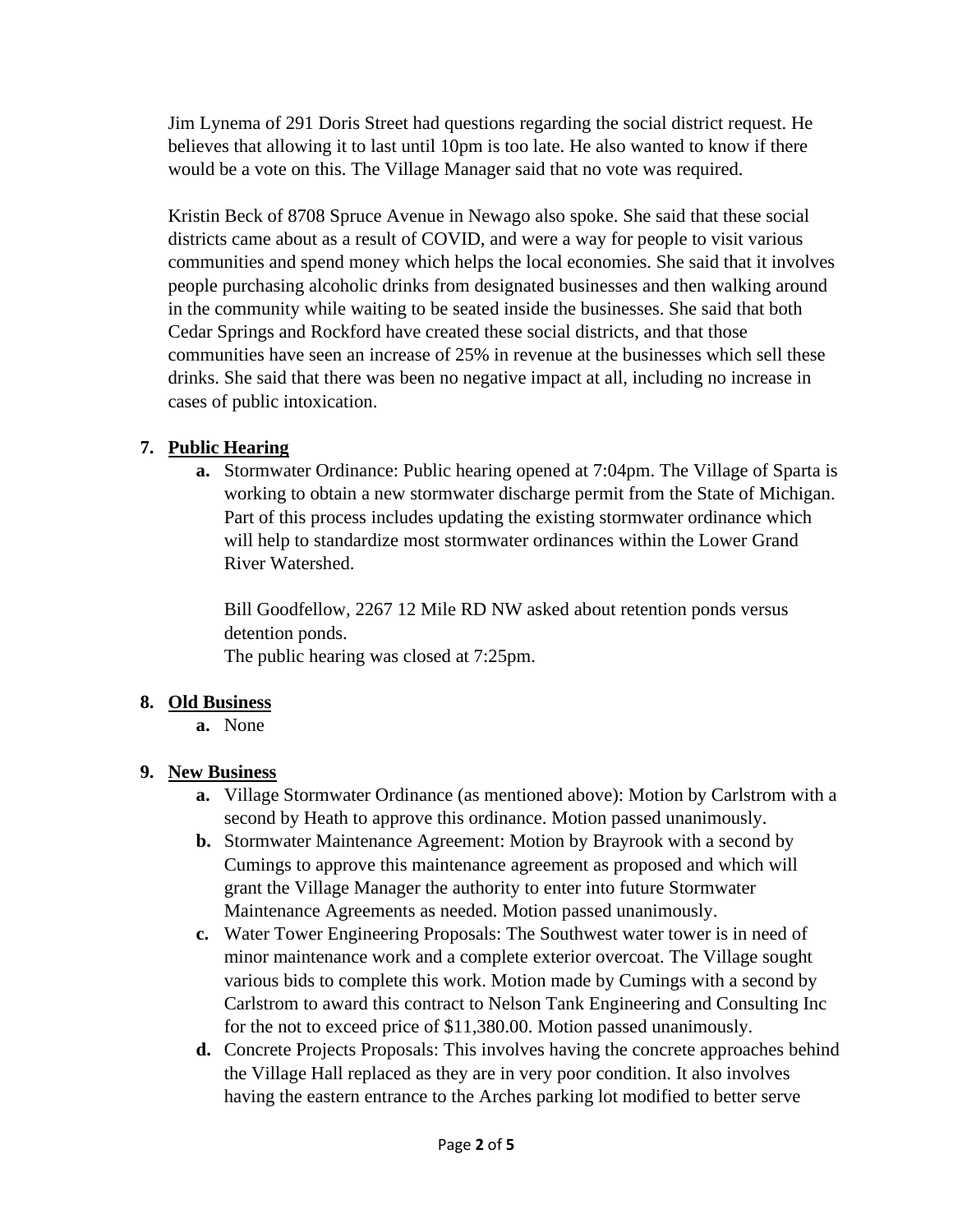pedestrian access and slim down the entrance to prevent wrong way exits. Council members questioned whether the bid prices included hauling away the concrete. The Village Manager will investigate this. Motion made by Braybrook with a second by Heath to award this contract to LaRoca Concrete in the amount not to exceed \$9,650.00. Motion passed unanimously. Note: these two projects were budgeted for FY 2022.

- **e.** Major/Local Streets GSB Proposal: One of the main factors that contributes to roadway deterioration is moisture that gets through the asphalt from cracks into the base and sub-base of roadways. To prevent this on newer roadways, the Village staff has researched applying a treatment called Gilsonite Based Asphalt Sealer or GSB. This works to repel water and moisture by sealing all of the small cracks in the roadway. There is only one vendor who is doing this type of work in our state. Motion made by Bill Taylor with a second by Cumings to award to contract to do this work to Fahner Asphalt Sealers in the amount not to exceed \$37,850.00. The motion passed with a vote of 4:3.
- **f.** Airport Ground Lease: This would update the current ground lease agreement to allow individuals or companies to construct hangar buildings using loans from banks. The Sparta Airport would financially benefit from allowing this provision. There was a consensus from the Council to move forward with updating the ground lease agreement.
- **g.** River Road Lift Station: In November 2021, the Council authorized the purchase of a replacement pump for the River Road lift station. Since that time, the second pump at that lift station has been experiencing issues and needs to be replaced also. Commissioner Carlstrom asked about better preventive maintenance in the future. Motion made by Carlstrom with a second by Braybrook to approve the purchase of the second pump at the cost not to exceed \$23,850.00. Motion passed unanimously.
- **h.** Social District Request:
	- i. Resolution 22-07 which establishes a social district containing common areas in the downtown of the Village of Sparta and Resolution 22-08 which approves social district licensees (Angela's, Brik Haus Brews, Trini's, The Garden Patch, and the North Kent Eagles Club.) Liz Morse from the DDA was here to speak about this request. She said that the Village Manager has the ability to amend the hours of operation and/or boundaries as needed. She said that Police Chief Milanowski is on board with this request. She added that there have been no issues with increased crime or public drunkenness in areas where social districts have been created. Motion made by Heath with a second by Braybrook to approve 22-07. Motion passed unanimously. Motion made by Carlstrom with a second by Cumings to approve 22-08. Motion passed unanimously.
- **i.** Resolution 22-09 ARPA Funding Allocation: The Village has received funding from the Federal Government via the ARAP which staff has proposed to allocate to the Village's water and sanitary sewer systems. Motion made by Braybrook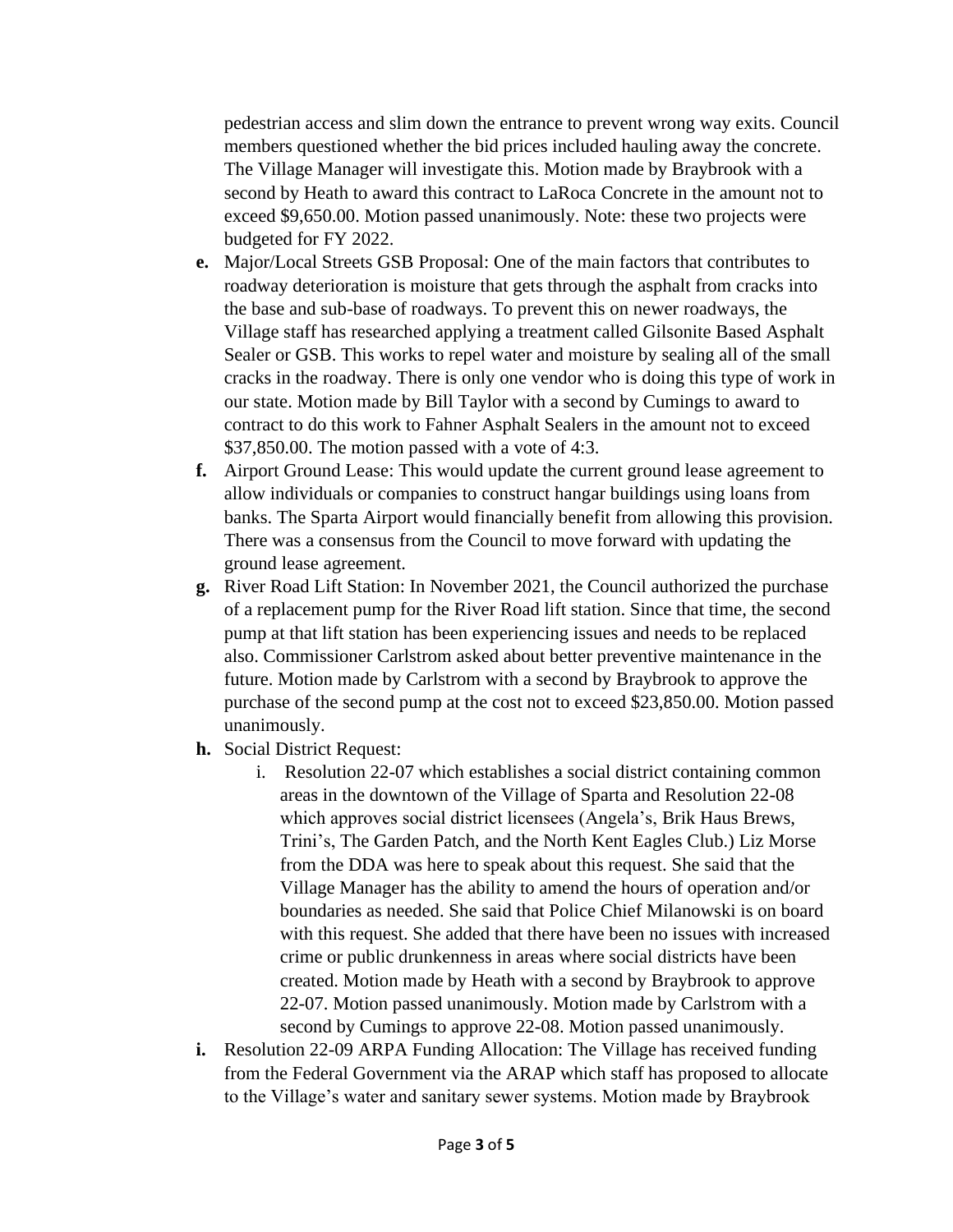with a second by Bill Taylor to approve this resolution. Motion passed unanimously.

- **j.** Building Inspection and Permitting Discussion: Currently, and for the past twenty years, Sparta Township has provided the Village with building inspections and building permitting services. However, at this point the Village is considering using an outside firm to provide these services. The Township is unwilling to include the inspection of rental properties within the Village, which is something which the Village strongly desires. An outside firm would be able to provide that service. That would assist in better enforcing code violations at rental properties. There was a consensus from the Council to move forward in investigating utilizing an outside agency to provide building inspections and building permitting services.
- **10. Village Manager & Department Reports:** The Village Manager said that the Alt property is currently being looked at by a developer who is likely buy at least the north portion of the property. In addition, there is an inspection scheduled with the Code Enforcement Officer as well as the Fire Chief to inspect the property at 220/228 Division. A consent order has been issued.

## **11. Communications:** None

## **12. Payment of Bills**

| March 2022 Payables                  |              |
|--------------------------------------|--------------|
| (101) General Fund                   | \$76,765.19  |
| (202) Major Street Fund              | \$7,971.36   |
| (203) Local Street Fund              | \$4,568.72   |
| (230) Civic Center                   | \$2,595.69   |
| (401) Sidewalk Fund                  | \$0.00       |
| (581) Airport                        | \$11,618.45  |
| (590) Sewer Department Fund          | \$35,691.27  |
| (591) Water Department Fund          | \$27,401.53  |
| (592) Sewer Capital Improvement Fund | \$0.00       |
| (593) Water Capital Improvement Fund | \$3,041.56   |
| (661) Equipment Rental Fund          | \$9,990.89   |
| (378) 2008 USDA Sewer Debt           | \$59,424.00  |
| Total                                | \$239,068.66 |

 $M = 1.2022 R = 11$ 

Informational: